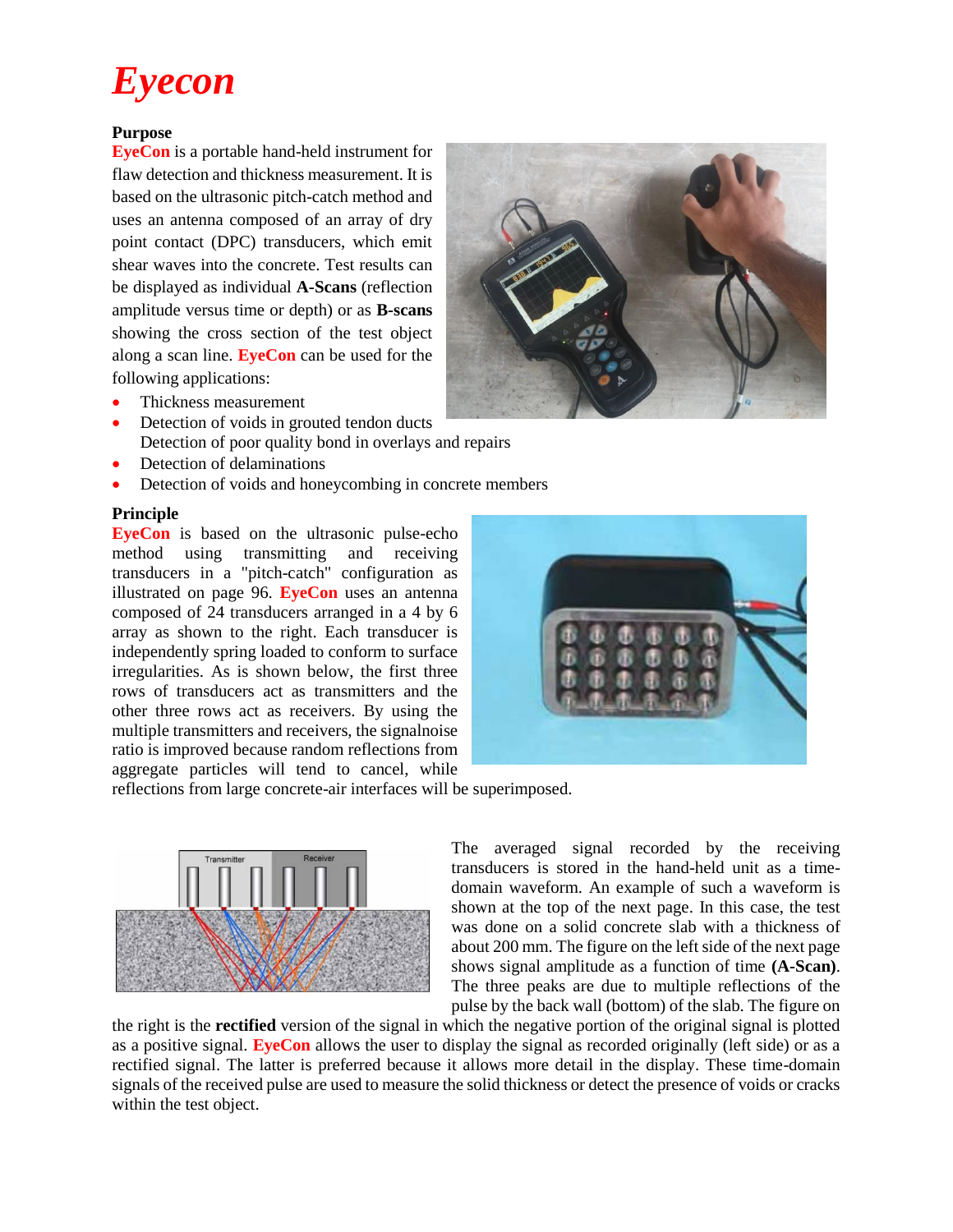

The key features **EyeCon** include the following:

The use of a 4 by 6 array of point transducers to introduce into the concrete pulses of shear waves with a nominal center frequency of 50 kHz. The use of the array increases the signalnoise ratio at the test point.

- The transducers are spring loaded to conform to an irregular surface, and they do not require a coupling medium, that is, testing is done in the dry.
- The signals captured by the antenna are stored as a time-domain waveforms (A-Scans).
- Signals captured in a 2-dimensionl scan can be displayed on the hand-held unit as colored cross sections of the test object (B-Scan and D-Scans) along each scan line.
- Data can be transferred to a computer for subsequent analysis and construction of a 3- dimensional view of reflecting interfaces with color to represent different signal amplitudes.

### **Method of operation**

The handheld unit includes a 640x480 pixel TFT with backlighting. Setup parameters for recording and displaying signals are entered using a menu system. These parameters can be stored in memory for reuse. A series of icons is used to select the active display mode for the instrument. There are two basic display modes for the **EyeCon**:

- A-Scan—This display mode is used to show the results of individual measurements. The amplitude of the received signal can be displayed as a function of time or as a function of distance (depth) if the shear-wave speed is known. The signal can be displayed in its actual form or in rectified form (preferred). There are two A-Scan display modes: REVIEW and ZOOM. These are described later.
- B-Scan—This display mode uses the stored A-Scan records to create cross-sectional views along the *X* direction scan lines.
- D-Scan—This display mode uses the stored A-Scan records to create cross-sectional views perpendicular scan lines.



To carry out an inspection of a concrete member, the user first lays out a 2-dimensional grid on the testing surface. The grid lines should have the same spacing (step) in both directions. The step spacing depends on the size of defects to be detected, with a smaller spacing for smaller defects. The long axis of the antenna is oriented perpendicular to the scan direction and data are recorded at each step along each scan line. The grid layout (step distance, number of steps per line, and the number of lines) is entered into the hand-held unit and that information is used in referencing the displayed test results to the testing position on the test object.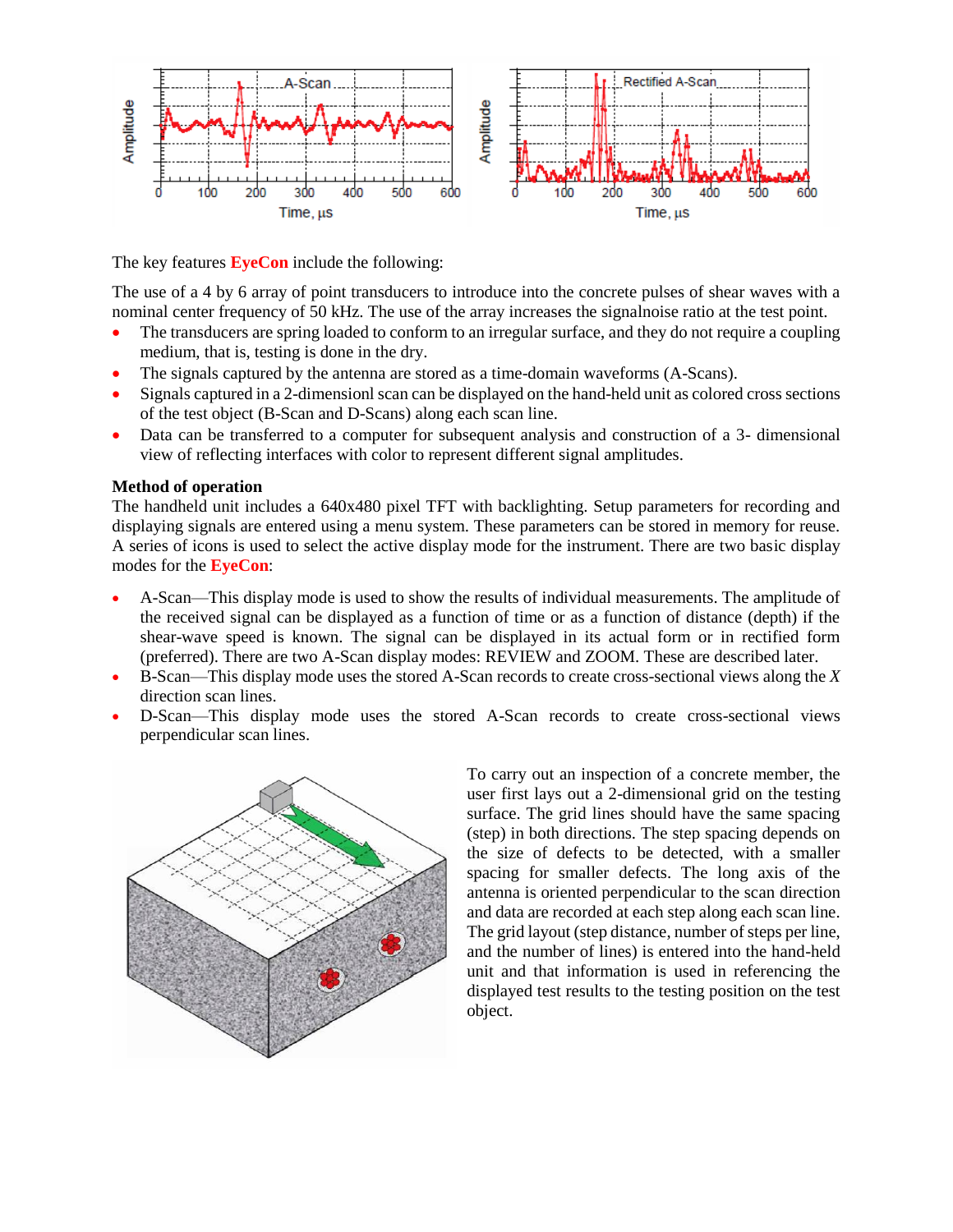

distance from the surface by multiplying by one-half of the wave speed (because the travel time is for a round trip equal to twice the depth). If the shear wave speed is assumed to be 2400 m/s, the distance axis is as shown in figure (b). To construct a cross-sectional view, a threshold level of signal amplitude is chosen and a black dash is drawn at the depth where the signal exceeds the threshold amplitude. In this example, a low threshold is used and the second echo from the back wall is plotted. If a higher threshold were used, only the first back wall echo would be shown. This process is repeated for each signal along the scan line, and the end result is a 2-dimensional representation (or a B-Scan) of the locations of reflecting interfaces along each scan line. As shown on the right, each scan line has an associated B-Scan plane that can be viewed as shown below.

After the scanning is completed, the results can displayed be in two ways. The individual A-Scans can be analyzed or cross sections (BScans) along each scan line can be viewed. The following explains the approach used to construct a crosssectional view of the test object and show the depth of reflecting interfaces. The signal at each test point is plotted with time in the vertical direction as shown in left hand figure (a). If the shear-wave speed in the concrete is known, the time axis can be converted to



#### **Examples of Display Modes**

The following are examples of the various displays that are available in **EyeCon**.



**A-SCAN**—This display mode shows the recorded signal at a single antenna position. The signal can be from one set of pulses or an average of several sets of pulses, depending on the set up of the instrument. Different display formats are available. In this case, the signal has been rectified and filled in. The horizontal axis is in units of time (microseconds), but it could also be displayed in units of distance if the wave speed is entered when the instrument is set up. Various measurements can be made such time to first peak or peak-to-peak interval. A portion of the signal can be zoomed in for a more detailed view. Also, consecutive readings can be averaged. A-Scans can be saved.